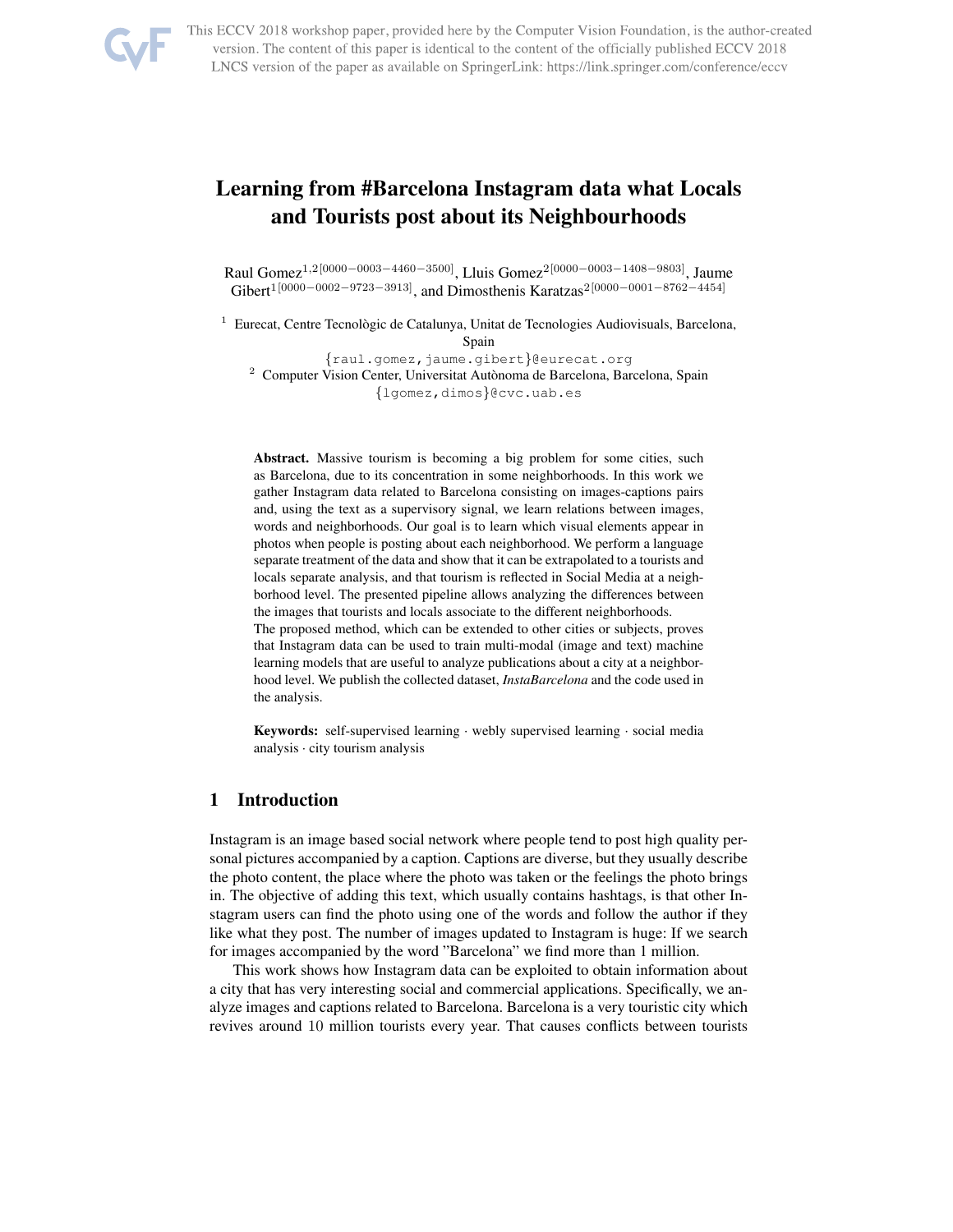

**Barceloneta** 

Fig. 1. % of mentions per district respect to the total districts mentions in each language. In yellow, the % of hotel beds per district.

Fig. 2. Img2NeighCtx image by neighborhood retrieval results for *La Barceloneta* in English (top), Spanish (middle) and Catalan (bottom).

and locals and between the tourism industry and other local organizations, conflicts that are highly concentrated on neighborhoods with requested tourist attractions. Measuring the tourism overcrowding per neighborhood is not easy, since some areas receive high touristic interest but they don't have hotels or tourism installations. This work proposes a method to do that by exploiting Instagram data.

We perform a multi-modal, language separate analysis using the text of the captions and its associated images, designing a pipeline that learns relations between words, images and neighborhoods in a self-supervised way. We focus on a per-neighborhood analysis, and analyze how the differences of tourism activity between Barcelona districts and neighborhoods are reflected on Instagram. Notice that, despite in this work we apply the proposed pipeline to Barcelona, it is extensible to any other city with enough Social Media activity to collect the required data. The proposed method works as follows:

- 1. We split the data depending on whether it contains captions in a local language, Spanish and Catalan, or English, which we consider to be locals vs tourists publications (Section 3).
- 2. We count the mentions of the different districts and neighborhoods and the most used words in each data split. The results confirm that the language-separate treatment can be extrapolated to a locals vs tourists analysis (Sections 4.1, 4.2).
- 3. We train a semantic word embedding model, Word2Vec [11], for each language and show the words that locals and tourists associate with different neighborhood names (Sections 4.3, 4.4).
- 4. Using the semantic word embeddings as a supervisory signal, we train a CNN than learns relations between images and neighborhoods. (Section 5.1)
- 5. Using the trained models in a retrieval approach with unseen data we show, for each language, the most related images to different neighborhoods. Results show interesting differences between the visual elements that locals and tourists associate to each neighborhood. (Section 5.2)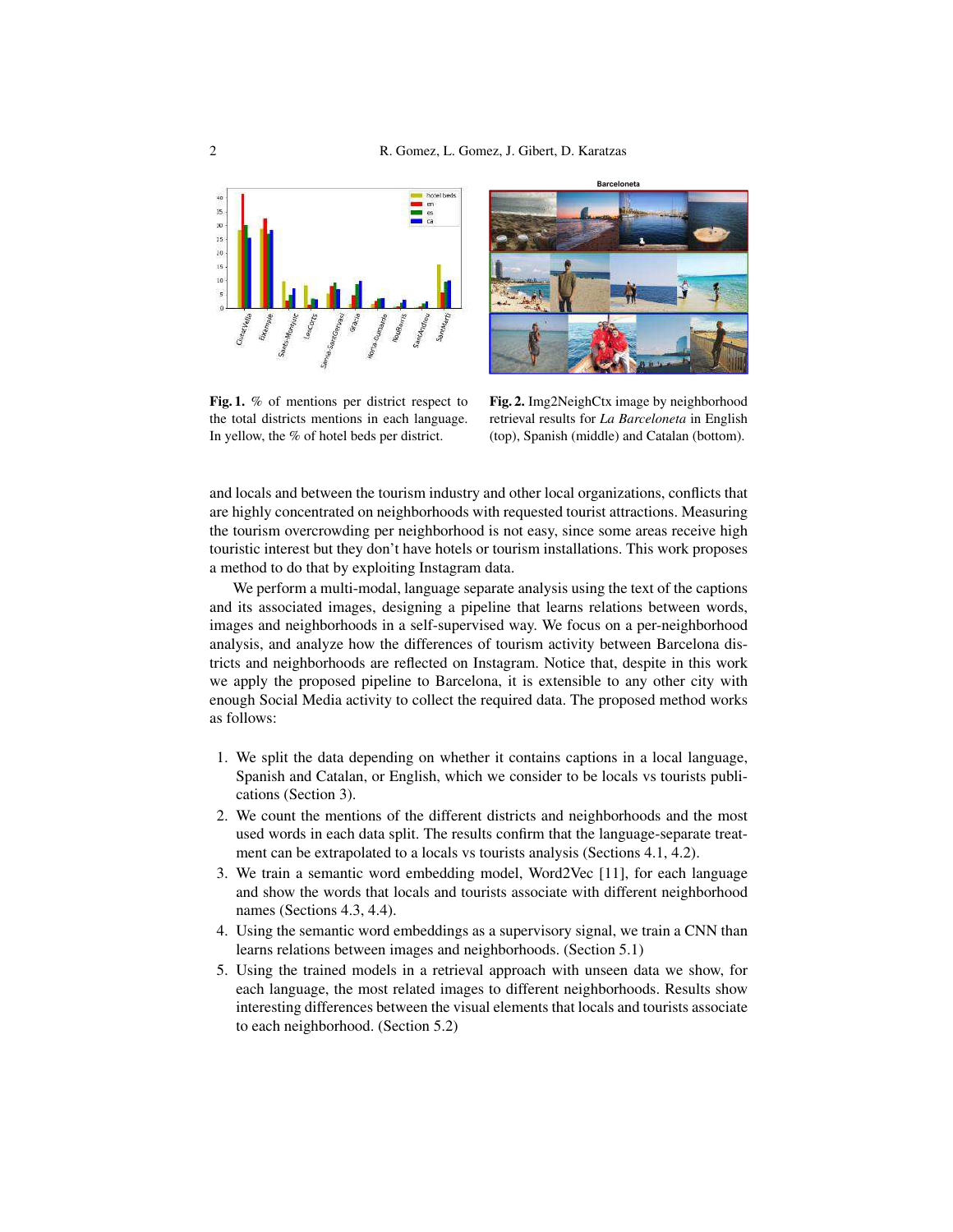The contributions of this work are as follows: First, we show how state of the art multi-modal text and images techniques can be applied to learn from Instagram data. Second, we show how Instagram data related to a city can be used to do a perneighborhood analysis obtaining very useful social and commercial information. Specifically, we propose a method to analyze tourism activity at a neighborhood level using only images and text. Third, we provide a new dataset, *InstaBarcelona*, formed by Instagram images related to Barcelona and its captions, and the code and models used to perform the subsequent experiments.

# 2 Related Work

Deep learning advances and the availability of "free" Web and Social Media data have motivated the research of pipelines that can learn from images and associated text in a self-supervised way. In order to do that, state of the art algorithms vectorize text using word embedding methods, such as Word2Vec [11] and GloVe [13], topic models [2] or LSTM encodings. Then features are extracted from images using a CNN, and a model is trained to learn relations from those representations. This pipeline was originally proposed by A. Frome *et al.* with DeVISE [12] which, instead of learning to predict ImageNet classes, it learns to infer the Word2Vec [11] representations of their labels. Later, Gordo & Larlus [6] used captions associated to images to learn a common embedding space for images and text through which they perform semantic image retrieval. Learning from Web data, Gomez *et al.* [5] use LDA [2] to extract topic probabilities from a bunch of Wikipedia articles and train a CNN to embed its associated images in the same topic space. In a more specific application, Salvador *et al.* [14] collected data from cooking websites and proposed a joint embedding of food images and its recipes to identify ingredients, using Word2Vec [11] and LSTM representations to encode ingredient names and cooking instructions and a CNN to extract visual features from the associated images.

Social Media data has already been exploited in city analysis. In [8], Instagram uses publications texts and geolocations to find neighborhoods with similar activity across different United States cities. To do that they look for words shared between cities but not between neighborhoods of a city, train a topic model [2] and find neighborhoods that share topics. S. Chang [7] exploits similar data to analyze popular hashtags in different locations and show cultural differences between different cities and neighborhoods. J. Boy *et al.* [3] analyze Instagram Amsterdam activity to study how the different neighborhoods, events and cultures of the city are represented in Instagram. Y. Kuo *et al.* [10] mine data from different sources (Instagram, Twitter, TripAdvisor, etc.) and modalities (images, text and geolocations) related to New York City to analyze citizens behavior in differents aspects such as trends, food or transportation. V. Singh *et al.* [15] detect raze, age and gender of people in New York City Instagram images to analyze social diversity of different neighborhoods and compare it to census-based metrics. With a more similar objective as ours, Garcia-Palomares *et al.* [4] use geolocated Social Media photographs on Panoramio to identify the main tourist attractions in eight major European cities. They compare tourist and locals activity and study the distribution of it over the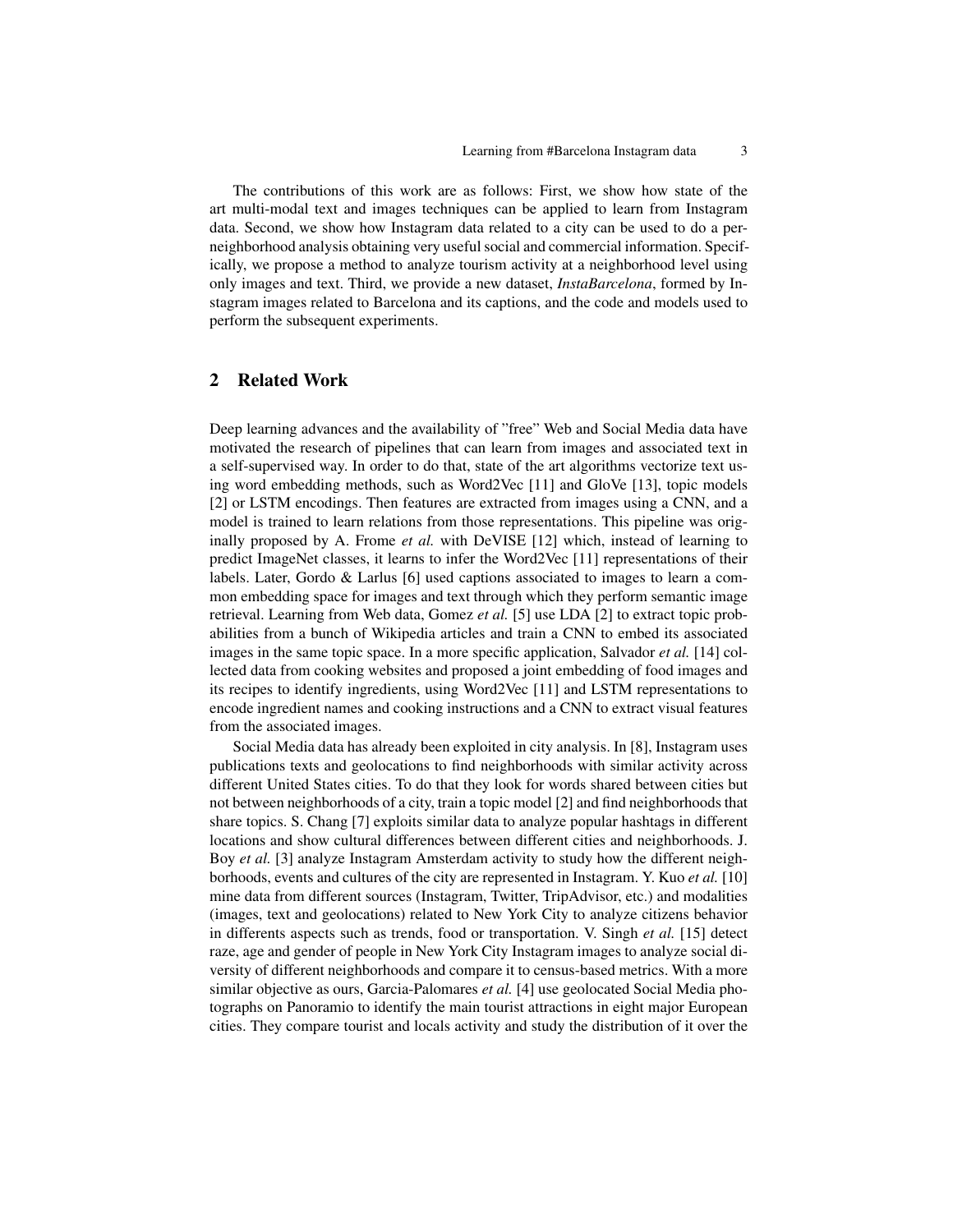city. However, our work differs in the data, since they use geolocations in their analysis instead of images and text.

To our knowledge, this is the first work exploiting multi-modal image-text Social Media data to do a per neighborhood analysis of a city comparing tourism vs local activity.

## 3 Dataset: InstaBarcelona

To perform the presented analysis we gathered a dataset of Instagram images related to Barcelona uploaded between September and December of 2017. That means images with a caption where the word "Barcelona" appears. We collected around 1.3 million images. In order to discard spam and other undesirable images, we performed several dataset cleanings: *Users with many publications* tend to be spam or commercial accounts. We found 335, 880 different users, where the user with more publications has 4, 357. Figure 3 shows the number of publications of the top 5, 000 users. We blacklisted the users having more than 50 publications and discarded all their content. The number of blacklisted accounts was 2, 123. *Images with short captions* are not desirable since they usually do not provide enough information of the image to learn from. We discarded all the images accompanied with captions shorter than 3 words. *Repeated images* tend to be spam and should be discarded. *Images containing other city names in their captions* were also discarded, since they tend to be spam and to not provide information related to Barcelona. *Images with captions in other languages* than English, Spanish or Catalan were discarded since in this work we analyze publications related to those languages. To infer the language of the captions Google's language detection API<sup>3</sup> was used.

The resulting dataset, *InstaBarcelona*, contains 597, 766 image-captions pairs and is made publicly available for download. From those pairs 331, 037 are English publications, 171, 825 Spanish publications and 94, 311 Catalan publications (Figure 4). The dataset is available on https://gombru.github.io/2018/08/02/InstaBarcelona/.



Fig. 3. Number of publications of top 5000 users.



<sup>3</sup> https://code.google.com/archive/p/language-detection/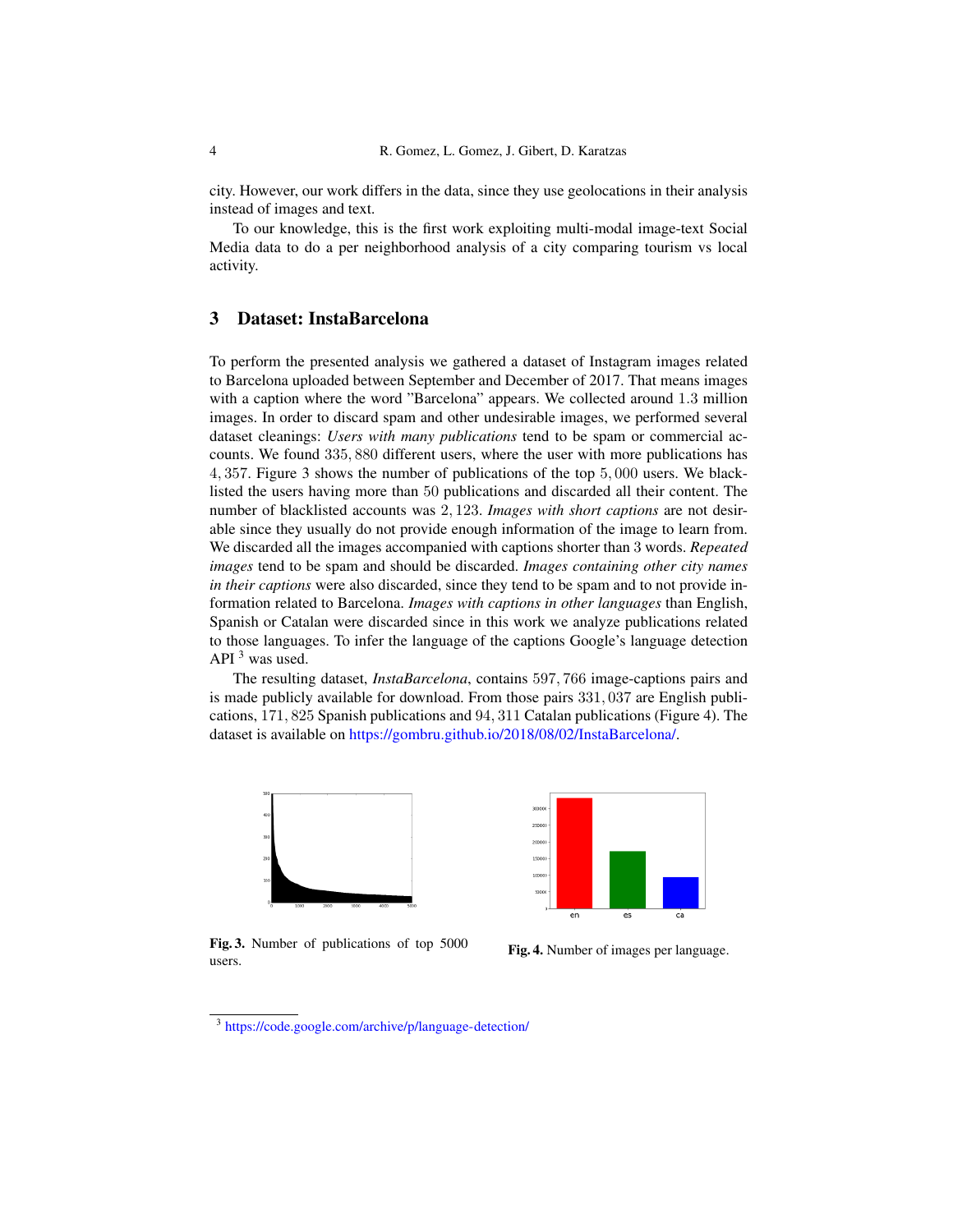# 4 Textual Analysis

Barcelona is divided in 10 districts, which are divided in several neighborhoods  $4$ , as shown in Figure 5. In this section we use districts and neighborhoods names to perform a textual analysis and show how tourism is reflected in Instagram activity related to Barcelona.



Fig. 5. Barcelona map showing its districts and neighborhoods.

#### 4.1 Most Frequent Words

Figure 6 shows the most used words in each language. Words without a semantic meaning (connectors, etc), "barcelona", "bcn" and words related to Nueva Barcelona del Cerro Santo city, in Venezuela, have been removed. While in English most of the top words are related to tourism ("travel", "photography", "art", "architecture", "trip") in the local languages other kind of terms appear in the top words ("hoy", día", "gracias", "vida", "messi, "igersbarcelona", "fcbarcelona"), which supports our assumption of considering English publications as tourists publications, and Spanish and Catalan as locals publications.

## 4.2 Most Mentioned Districts

To compute the number of mentions per district for each language, we take into account district names, its neighborhoods names, and other abbreviations and names that are often used. Figure 1 shows, for each language, the % of mentions per district respect to

<sup>4</sup> http://www.barcelona.cat/en/living-in-bcn/living-neighbourhood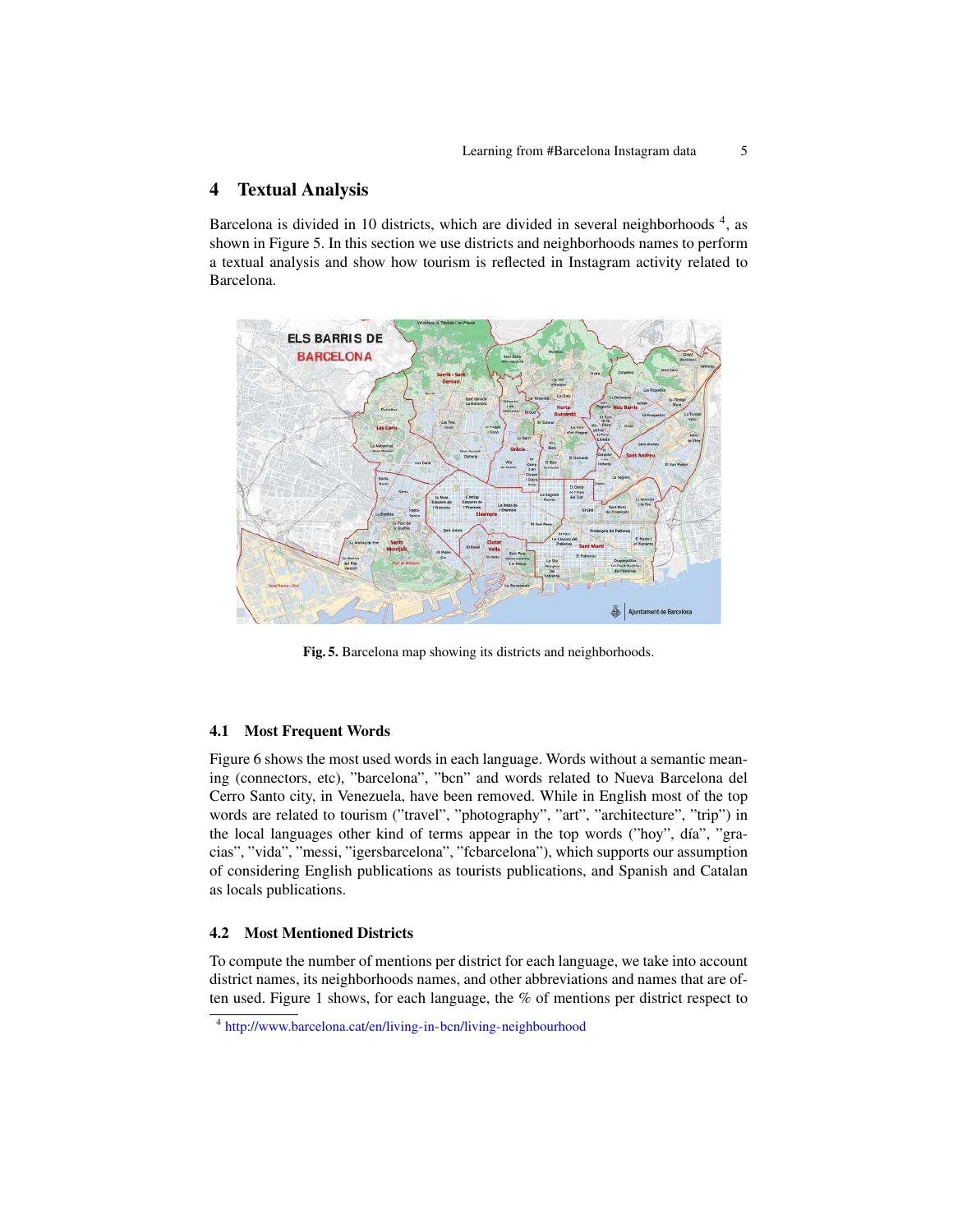

Fig. 6.  $^{0}/_{000}$  of most frequent words instances respect to the total words on each of the languages. Red shows English dataset results, green Spanish and blue Catalan.

the total districts mentions in that language. It also shows the number of hotel beds in each district given by the city hall of Barcelona [1]. *Ciutat Vella* and *Eixample* are the most mentioned districts in the three languages. This makes sense since those districts concentrate the most representative and touristic Barcelona attractions, and people tend to post more on Instagram when they are traveling and to use the word Barcelona when they are uploading a Barcelona representative image. The % of images that this most touristic districts concentrate is much bigger for English than for local languages, specially for *Ciutat Vella*, Barcelona's old town, known as the most touristic district. In all the other Barcelona districts, the % of publications is always higher for local languages than for English. The number of hotel beds is also markedly higher in *Ciutat Vella* and *Eixample*, which is consistent with our results. However, obtaining tourism measures for city areas is difficult. The number of hotel beds, which is the most meaningful of the tourism measures provided by Barcelona City Hall, is not necessarily correlated with tourism activity, since one district could be very visited by tourist but have few hotel beds due to, for instance, its urbanism. Over more, the City Hall does not provide this data per neighborhood.

Figure 7 shows, for each language, the % of mentions per neighborhood respect to the total neighborhood mentions of a district in that language. The *Ciutat Vella* plot shows that all its neighborhoods are highly popular among all tourists and locals, being *La Barceloneta*, its beach area, the most mentioned one in all languages. *La Barceloneta* is a former fisher neighborhood which receives now a lot of tourism attention. *El Gòtic*, Barcelona's old town, concentrates a markedly higher % of publications in English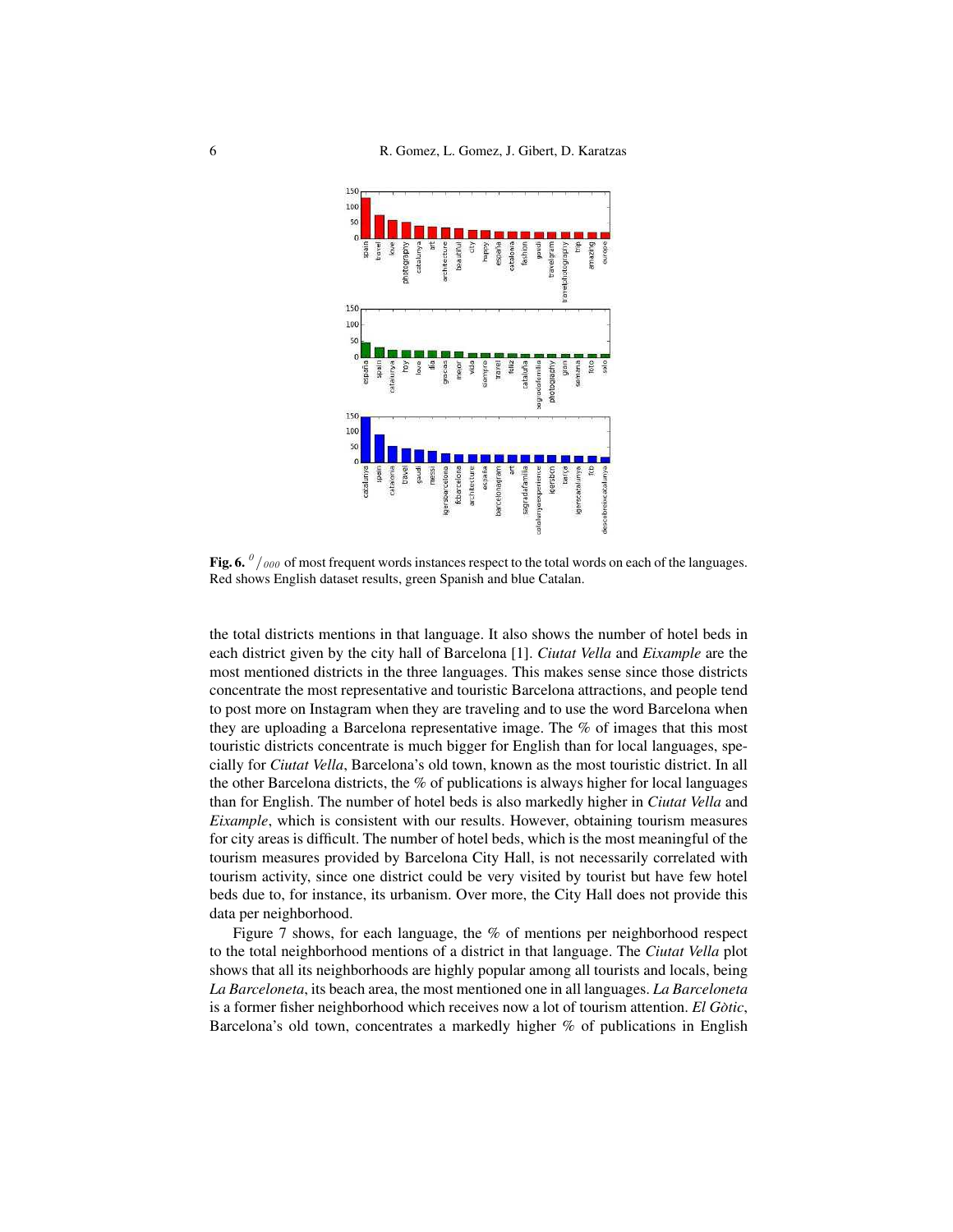than in other languages, and is in fact the neighborhood most affected by tourism in Barcelona. *Sant Pere*, commonly known as *El Born*, is also mentioned by tourists and locals in a similar %. *El Raval* neighborhood is a very multi-cultural area, which has traditionally been considered dangerous due to drug presence and delinquency. However, its geographical situation close to Barcelona's old town has transformed it lately into a more touristic area. The plot shows that *El Raval* is still an area more popular among locals.

The *Eixample* plot shows clearly that the only reason why this district is one of the most mentioned, specially by tourists, is the *Sagrada Fam´ılia*, which names both a temple and an *Eixample* neighbourhood. The Sagrada Família temple is the top tourism attraction in Barcelona, and all the touristic activity in *Eixample* big district is concentrated around the temple. *Sant Antoni*, which is a neighborhood of increasing popularity with high probability of becoming a touristic area, is still mentioned more in local languages. The other neighborhoods are not very mentioned because they are residential areas without neighborhood identities.

The *Sant Martí* district plot, shows that *El Poblenou* is the most popular neighbourhood in it, specially among english speakers. *El Poblenou* is a former industrial neighbourhood which lately is getting popular due to the 22@ plan, which aims to concentrate in that area technological firms headquarters and design studies. Due to its modernization and geographical situation in the seaside, *El Poblenou* is in danger to become a neighborhood with overcrowded tourism, as well as happened with *La Barceloneta*. This analysis strengthens that hypothesis, showing that *El Poblenou* and *Diagonal Mar* are the only neighborhoods among *Sant Martí* where the English % of posts is superior to the ones of local languages.

The *Sants-Montjuic* district plot shows that the most mentioned neighborhood among all languages is *Sants*, which is justifiable because it's also the district name. In this district, the only neighborhood where the % of English posts dominate over the local languages is *Poble Sec*. *Poble Sec* is an area besides the *Ciutat Vella* district which is also overcrowded by tourism, as the plot indicates. Tourism influence is getting expanded across *El Raval* to *Poble Sec*, which is getting popular as a bar and eating area across young people and, lately, across tourists. The *Sarria`* plot shows that its only neighborhood where the % of English publications respect to the total is superior to the other languages is *Vallvidrera*. That is because in *Vallvidrera* there is the Tibidabo mountain, which attracts tourist that tend to post photos from its panoramic views.

The *Gràcia* district, and specially its neighborhood *Vila de Gràcia* it's a popular area, specially for young people, which is attracting many tourists lately. The plot clearly shows how *Vila de Gràcia* concentrates most of the posts from the three languages. It also shows that *Vallcarca* and *La Salut* neighborhoods are the ones where the % of English posts are superior. That is because in this area the Park Güell, a big touristic claim, is located.

#### 4.3 Word2Vec

Word2Vec [11] learns vector representations from non annotated text, where words having similar semantics have similar representations. In this work we use Gensim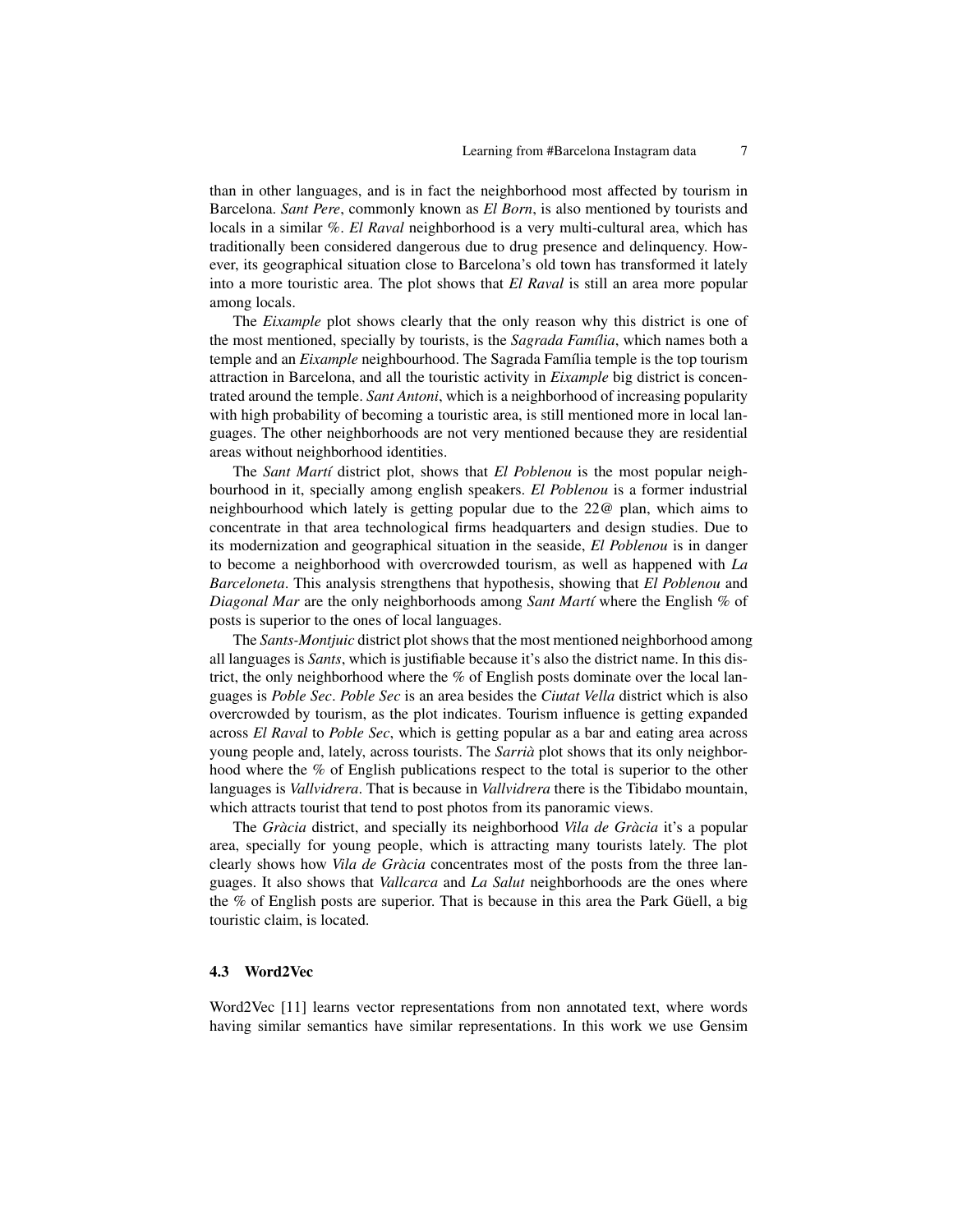

Fig. 7. % of mentions per neighborhood respect to the total district neighborhoods mentions in each language.

Word2Vec implementation <sup>5</sup> and train a different model for each one of the analyzed languages: English, Spanish and Catalan. The objective is to learn the different contexts where the authors use words depending on their language. The models are trained using the CBOW mode with a dimensionality of 300, a window of 8 and 25 epochs over the text corpus.

#### 4.4 Words Associated to Districts

Using the Word2Vec learned models for each language, we can infer the words that users writing in English, Spanish or Catalan (tourist or locals) relate with each one of the Barcelona's neighborhoods. Next, we show the closest words in the Word2Vec space to the four *Ciutat Vella* neighborhoods using the three Word2Vec models learned. Closest words of the English trained Word2Vec are shown in red, of the Spanish one in green, and of the Catalan one in blue. Spelling variants and synonyms have been removed from the results.

*Barceloneta* hotelw, seaside, beachlife, beachview, port, bcnbeach ramblademar, torremapfre, hotelvela, paseomaritimo portolimpic, hotelwela, vilaolimpica, torremapfre, bogatell

*Gotic*

cathedral, history, gargoyles, churches, architecture edadmedia, laribera, carrerdelbisbe, mercadodelborn carrerdelbisbe, plaçadelrei, catedraldelmar, carrercomtal *Born*

barcelonaspots, gothicdistrict, oldtown, catedraldelmar passeigdelborn, portalnou, callejuelas, rinconesmagicos mercatdelborn, ccm, banysorientals, cafedelborn, laribera

*Raval* cccb, macba, zeligbar, poblesec, elborn, grafity, gotico rambladelraval, ravalcultural, fueradrogas, narcopisos

ravalcultural, somdebarri, ravalescultura, botigadecomics

<sup>5</sup> https://radimrehurek.com/gensim/models/word2vec.html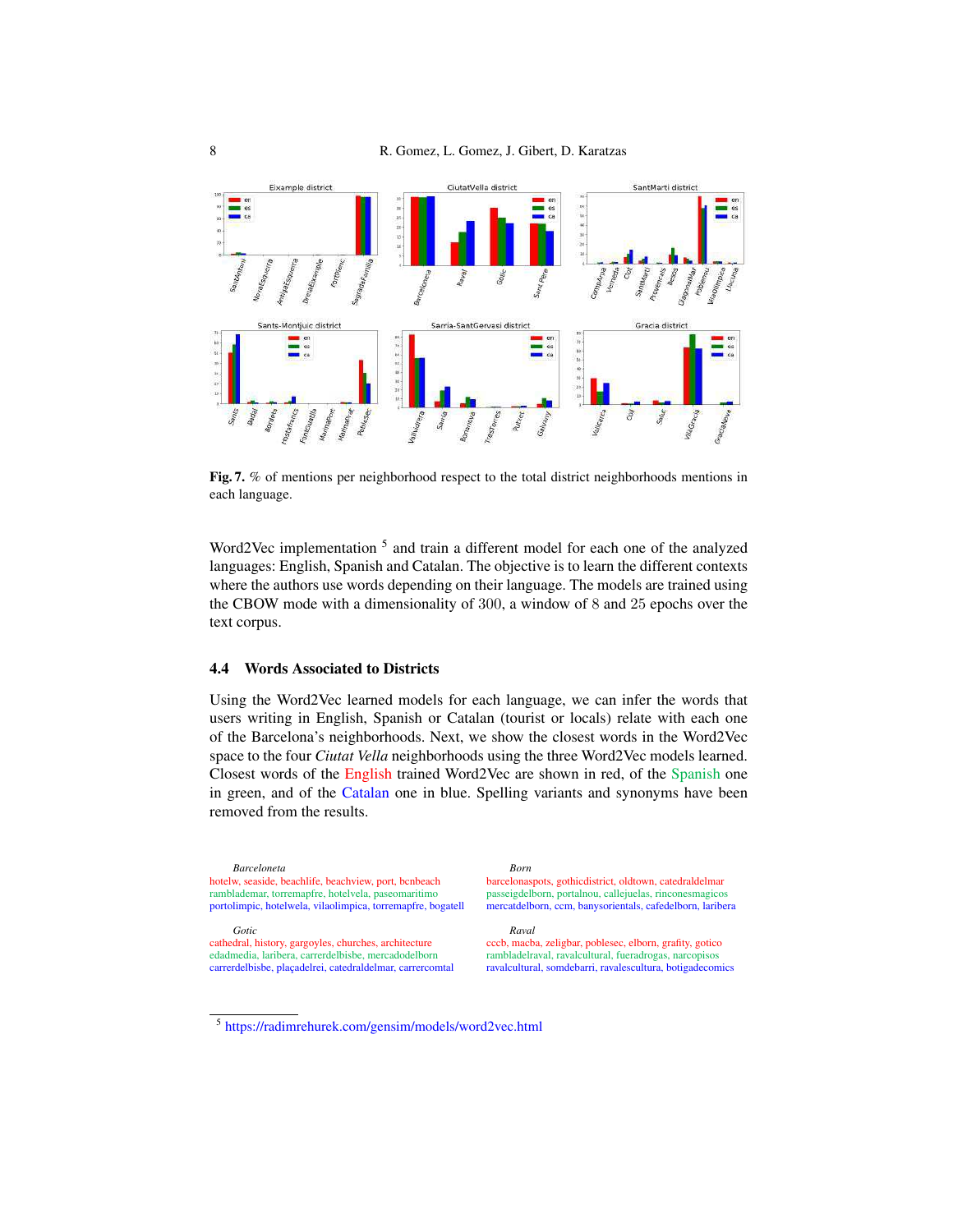This examples show the interests of the different language speakers in the query neighborhoods, Words related to *Barceloneta* and *El Gotic `* neighborhoods in the three languages are mostly tourist attractions. However, we can appreciate differences between languages. For instance, when mentioning *El Gòtic*, Spanish and Catalan speakers use along names of its streets and squares, while English speakers use more general words. Tourist publications mentioning *El Born* relate this district to Barcelona's old town, while locals publications mention its promenade, its market or its culture center (CCM). When mentioning *El Raval*, tourists publications mention its museums and other nearby districts. On the contrary, locals publications talk about its cultural activity, its promenade or its drug presence problem.

#### 4.5 Beyond Districts

The trained Word2Vec models provide information that can be used beyond a district analysis. They can infer the words that Instagram users relate to Barcelona and any other word in the training vocabulary. For the following queries, the translation of the English query word to the corresponding language has been used, and the translation of the local languages results to English are shown.



This experiments also show clear differences between the models trained with the different languages. For instance, when mentioning *Food* English speakers write along Spanish most characteristic dishes, while locals write about more daily meals. When mentioning *Neighborhood*, tourists talk about its restaurants or appearance, while locals talk more about its people.

## 5 Visual Analysis

An image worths a thousand words. Word2Vec allows us to find the words that authors relate neighborhoods when using different languages. That is possible because Word2Vec learns word embeddings to a vectorial space where semantic similar words (words appearing in similar contexts), are mapped nearby. Img2NeighCtx (Image to Neighborhood Context) is a Convolutional Neural Network that, learning from images and associated captions, allows us to find the images that authors relate to the different neighborhoods when using different languages.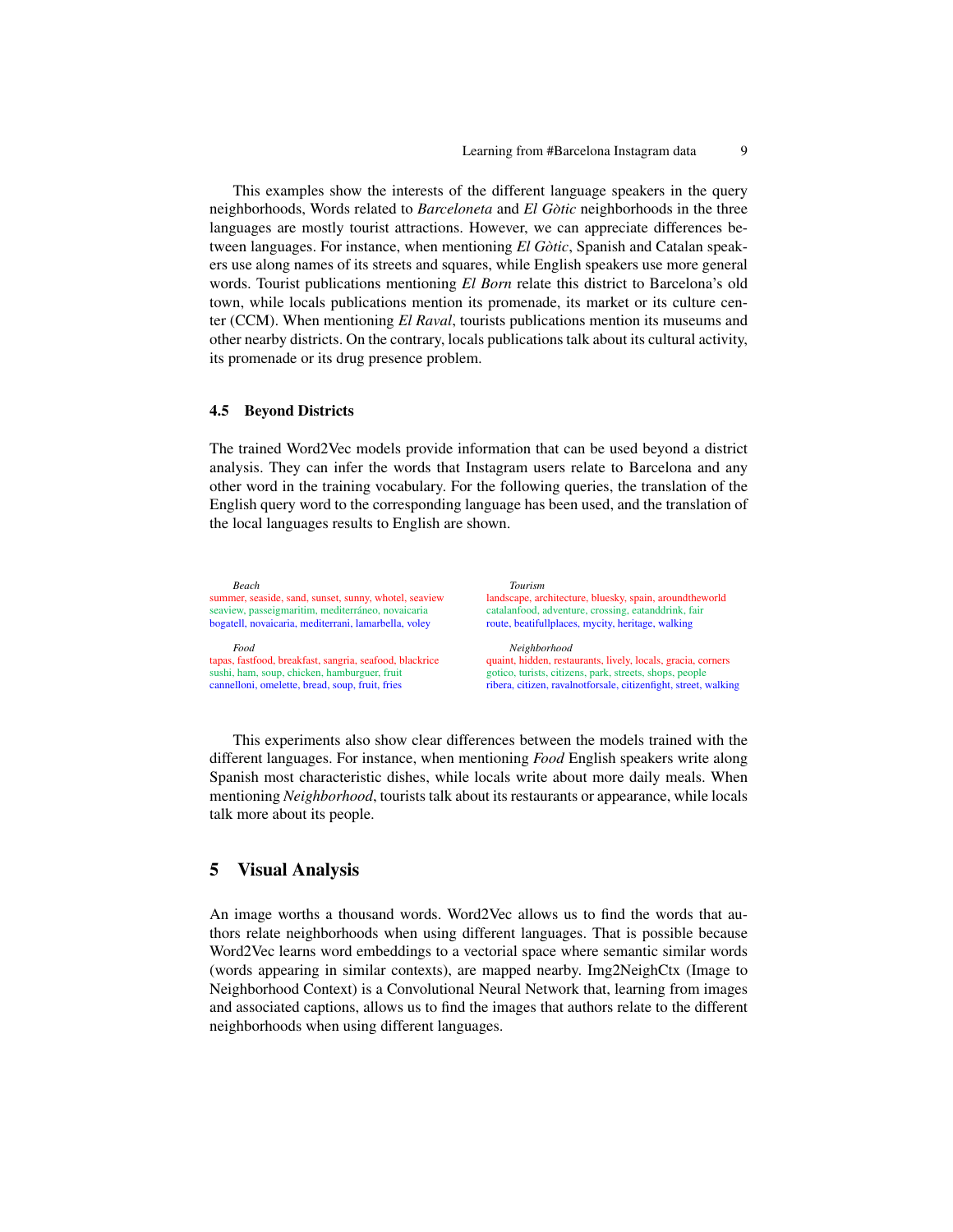

Fig. 8. Training procedure of Img2NeighCtx. The CNN is trained to maximize the difference of distances between the image and the positive caption and the image and the negative caption in the *Neighborhood Space* space until a certain margin.

#### 5.1 Img2NeighCtx

Word2Vec allows us to compute a similarity between two words. To compute a vector encoding the similarities of a caption with each of the 82 Barcelona's districts and neighborhoods, we sum up the cosine similarities of all the caption words with each neighborhood name in the Word2Vec space and L2 normalize the vector. We call the resulting vector *Neighborhood Context* (NC). Let W be the Word2Vec representations of all the words in a caption c and  $N = \{n_j\}_{j=1:J}$  be all the neighborhoods names Word2Vec representations ( $J = 82$ ). The neighborhood context of each word w in the caption is represented by

$$
NC(w) = \left(\frac{\langle w, n_1\rangle}{||w|| \cdot ||n_1||}, \frac{\langle w, n_2\rangle}{||w|| \cdot ||n_2||}, \dots, \frac{\langle w, n_J\rangle}{||w|| \cdot ||n_J||}\right)
$$
(1)

We eventually compute the *Neighborhood Context* of the caption c as:

$$
NC(c) = \sum_{w \in W} NC(w) \tag{2}
$$

which is L2 normalized.

Img2NeighCtx is a GoogleNet based CNN that learns to infer NC from images. The last classification layer is replaced by a fully connected layer with 82 outputs, which is the dimensionality of the *Neighborhood Space*, and uses a ranking loss to learn to embed images with similar captions *Neighborhood Contexts* nearby. Img2NeighCtx receives three inputs: the image  $(i)$ , its caption embedding  $(NC^+)$ , and a negative caption embedding (NC<sup>−</sup>). The negative caption embedding is selected randomly from the 50% most distant batch caption embeddings. We define the loss by

$$
L(i, NC^{+}, NC^{-}) = \frac{1}{2}max(0, m - \Phi_i^T NC^{+} + \Phi_i^T NC^{-})
$$
 (3)

where m is the margin and  $\Phi$  is the function that embeds the image into the *Neighborhood Space*.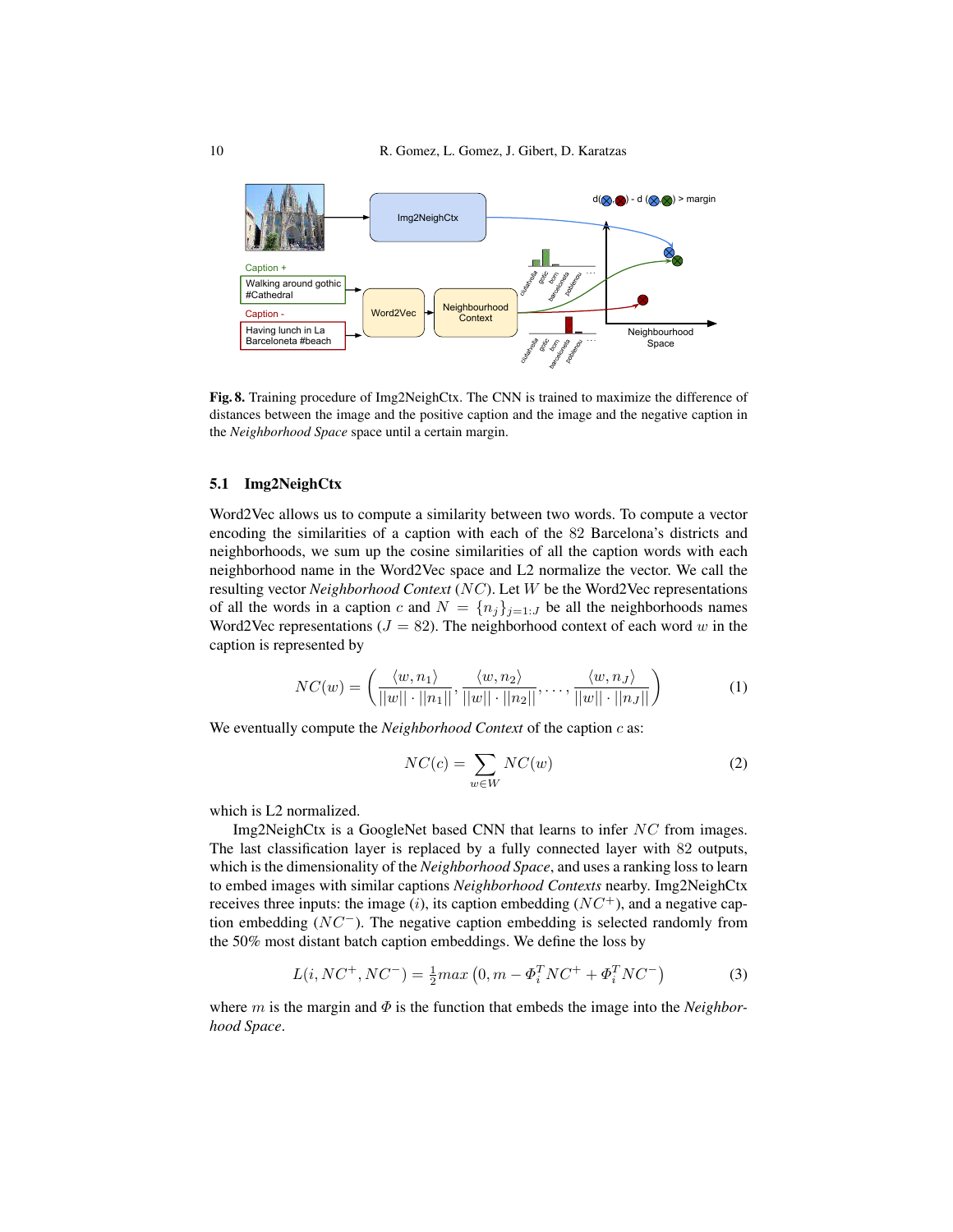Img2NeighCtx is trained to minimize this loss, which maximizes the difference between the distances of the image with the positive and negative captions upon a certain margin. The training pipeline of Img2NeighCtx is shown in Figure 8. The weights are initialized with an ImageNet [9] pretrained network, and is trained using Stochastic Gradient Descent with a learning rate of 0.001, a momentum of 0.9 and a weight decay of 2e − 4. The margin is set empirically to 0.4. We trained an Img2NeighCtx model for each one of the languages using a batch size of 120 and the three models converged around 100, 000 iterations.

To ensure that Img2NeighCtx learns to recognize generic visual features instead of overfitting to the training data, we randomly split each language dataset in three subsets: 80% training set, 5% validation set and 15% retrieval set. The validation set is used to monitor overfitting when training the model. The retrieval set is not used to train, but to test the model in the following experiments. This configurations ensures that the trained models can generalize beyond the data used in this work.

#### 5.2 Images Associated to Districts

Once Img2NeighCtx has been trained to embed images in the *Neighborhood Space*, it can be used in a straightforward manner in an image by neighbourhood retrieval task. The CNN has learned from the images and the associated captions to extract visual features useful to relate images to the different neighborhoods. Using as a query a neighborhood represented as a one hot vector in the *Neighborhood Space*, we can infer the kind of images that Instagram users writing in English, Spanish or Catalan relate to that neighborhood. To do that we retrieve the nearest images in the *Neighborhood Space*. Figures 2 and 9 show the first retrieved images for some of the neighborhoods. Images in the top row (red) correspond to the English trained model, in the second (green) to the Spanish one, and in the third (blue) to the Catalan one. When posting about *La Barceloneta* (Fig. 2), tourists tend to post photos of the drinks they have at the beach, while locals tend to post photos of themselves posing. When talking about *El Born* (*Sant Pere*) (Fig. 9), tourist tend to post photos of bikes, since there are many tourist oriented stores offering bike renting services there, while locals tend to post photos of its bars and streets. When posting about *El Poblesec* 9, tourist tend to post photos of the food they have in its popularity increasing restaurants, while locals tend to post photos of themselves, its bars or its art galleries. When posting about *El Poblenou* 9, the kind of images people post using the three languages are similar and related to design and art. This is because *El Poblenou* neighbourhood has been promoted as a technology and design hub in Barcelona, following the 22@ plan. This plan has attracted many foreign workers to live in the area. Therefore, and in contrast to other neighborhoods, the majority of English publications related to *El Poblenou* are not from tourists but from people that have settled here, and appear to have the same interests in *El Poblenou* as the Catalan and Spanish speakers.

#### 5.3 Beyond Districts: Img2Word2Vec

Img2NeighCtx is very useful to retrieve images associated to each neighborhood in each one of the languages. In a similar way we trained Img2NeighCtx to predict *Neigh-*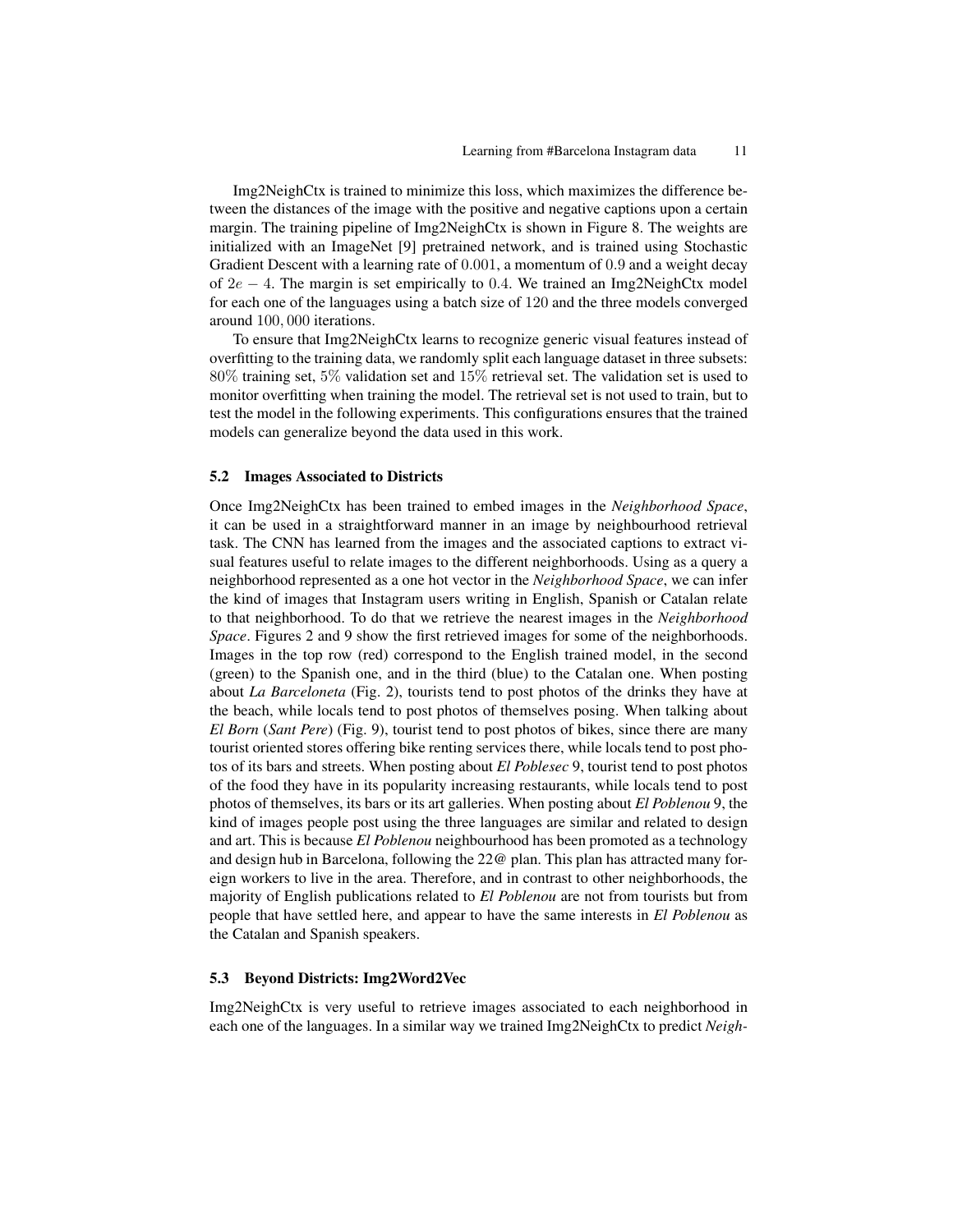

Fig. 9. Img2NeighCtx image by neighborhood retrieval results for different neighborhoods in each of the languages.

*borhood Contexts* from images, we can train a net to directly embed images in the Word2Vec space. We call that net Img2Word2Vec.

First, the embeddings of all the captions in the Word2Vec space are computed as the mean of its word embeddings and L2 normalized. Img2Word2Vec has the same structure as Img2NeighCtx, but the last fully connected layer has 300 outputs, which is the dimensionality of the Word2Vec space. It uses a ranking loss to learn to embed semantically similar images nearby. Img2Word2Vec receives 3 inputs: the image, its caption Word2Vec embedding, and a negative caption Word2Vec embedding. The negative caption embedding is selected randomly from the other batch captions. The training pipeline is similar to the Img2NeighCtx one (Figure 8) but leaving out the Neighborhood Context computation and applying the ranking loss directly to captions Word2Vec embeddings. We trained one Img2Word2Vec model for each language. The splits and the training parameters used were the same as for Img2NeighCtx. All the models converged around 150, 000 iterations.

The trained Img2Word2Vec models can be used to relate text and images beyond districts and neighborhoods names, retrieving images related to any text concept present in the vocabulary. Figure 10 shows retrieval results for different query words. When using the word *food*, tourist tend to post photos of themselves in front of "healthy" and well presented dishes or seafood. As a contrast, locals tend to post photos where only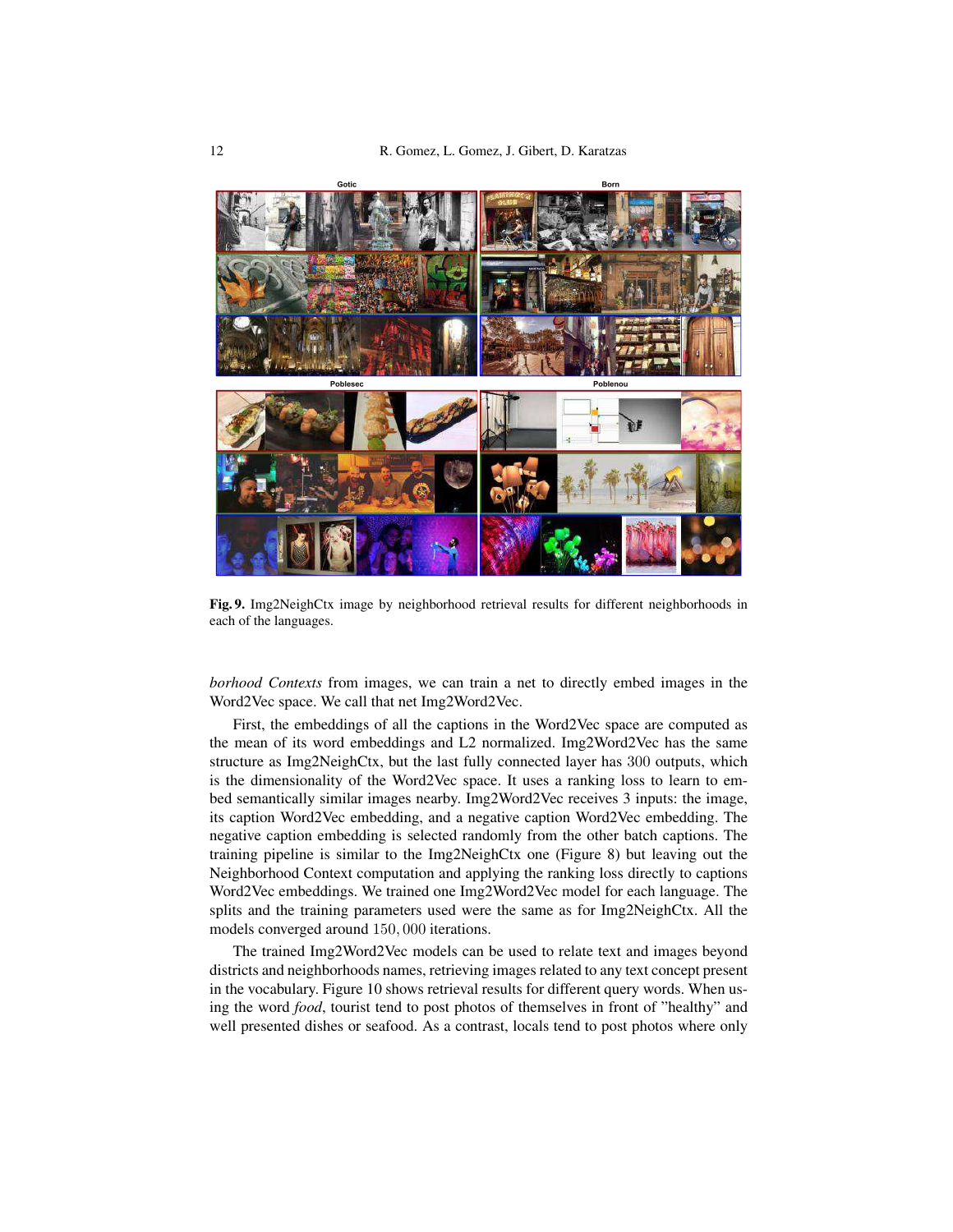the food appears, and it tends to be international and more diverse. For *friends* tourist tend to post photos of a group of friends in the beach, while locals tend to appear around a table, though they are more diverse. Associated with the word *views*, tourists post photos of Barcelona's views taken from popular places (Montjuic and Park Güell). As a contrast, locals photos are more diverse and include photos taken from houses and of other Barcelona areas, such as the port. When using the word *market*, tourist photos are mainly from Mercat de la Boqueria, an old market in Barcelona's old town that has turned into a very touristic place. Meanwhile, locals photos are more divers and include markets where people do their daily shopping. In general, English speakers images are much less variant than local languages speakers images, and more concentrated in popular spots. That proves that the assumption that English speakers images correspond mainly to tourists is true, and also that tourism is strongly concentrated in certain Barcelona areas, as [4] also concluded.



Fig. 10. Img2Word2Vec image by text retrieval results for different queries in each of the languages.

## 6 Conclusions

Extensive experiments have demonstrated that Instagram data can be used to learn relations between words, images and neighborhoods that allow us to do a per neighborhood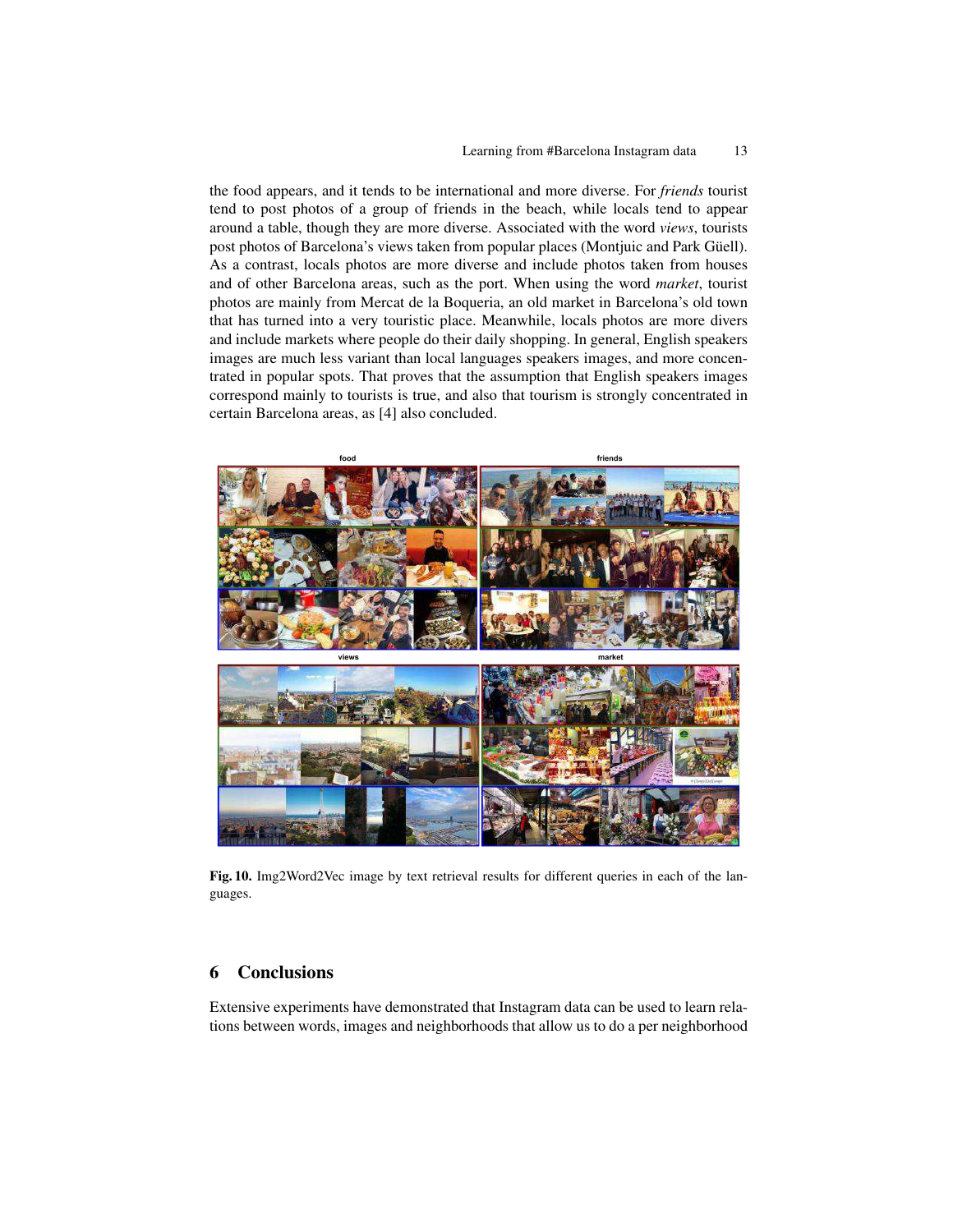analysis of a city. Results have shown that the assumption that English publications represent tourists activity and local languages publications correspond to locals activity is true. Both the textual and the visual analysis have demonstrated to reflect the actual tourists and locals behavior in Barcelona.

The retrieval results for both Img2NeighCtx and Img2Word2Vec nets have been obtained in blind and image only test sets, which proves that similar results can be obtained with external images. Moreover, Img2Word2Vec can be used to obtain results for any term in the vocabulary. In this work the *InstaBarcelona* dataset has been used. However, models can be scaled to larger datasets, since both Word2Vec and CNNs scale well with big data. The experiments can also be extended straightforward to other cities or subjects. The code used in the project is available on https://github.com/gombru/ insbcn.

## Acknowledgments

This work was supported by the Doctorats Industrials program from the Generalitat de Catalunya, the Spanish project TIN2017-89779-P, the H2020 Marie Skłodowska-Curie actions of the European Union, grant agreement No 712949 (TECNIOspring PLUS), and the Agency for Business Competitiveness of the Government of Catalonia (AC-CIO).

# References

- 1. Ayuntament de Barcelona. Barcelona stadistics. Observatory districts. (2017), http://www. bcn.cat/estadistica/angles/documents/districtes/index.htm
- 2. Blei, D.M., Ng, A.Y., Jordan, M.I.: Latent Dirichlet Allocation. J. Mach. Learn. Res. (2003)
- 3. Boy, J.D., Uitermark, J.: Reassembling the city through Instagram. Trans. Inst. Br. Geogr. (2017)
- 4. García-Palomares, J.C., Gutiérrez, J., Mínguez, C.: Identification of tourist hot spots based on social networks: A comparative analysis of European metropolises using photo-sharing services and GIS. Appl. Geogr. (2015)
- 5. Gomez, L., Patel, Y., Rusiñol, M., Karatzas, D., Jawahar, C.V.: Self-supervised learning of visual features through embedding images into text topic spaces. CVPR (2017)
- 6. Gordo, A., Larlus, D.: Beyond Instance-Level Image Retrieval: Leveraging Captions to Learn a Global Visual Representation for Semantic Retrieval. CVPR (2017)
- 7. He, Y., Yang, X., Zhang, X.: Instagram Post Data Analysis. arXiv (2015)
- 8. Instagram: Instagram's Neighborhood Flavors Instagram Engineering. Medium (2017)
- 9. Jia Deng, Wei Dong, Socher, R., Li-Jia Li, Kai Li, Li Fei-Fei: ImageNet: A large-scale hierarchical image database. CVPR (2009)
- 10. Kuo, Y.H., Hung, C.Y., Hsieh, L.C., Hsu, W., Chen, Y.Y., Chen, B.C., Lee, W.Y., Wu, C.C., Lin, C.H., Hou, Y.L., Cheng, W.F., Tsai, Y.C.: Discovering the City by Mining Diverse and Multimodal Data Streams. ACM Int. Conf. Multimed. (2014)
- 11. Mikolov, T., Corrado, G., Chen, K., Dean, J.: Efficient Estimation of Word Representations in Vector Space. ICLR (2013)
- 12. Norouzi, M., Mikolov, T., Bengio, S., Singer, Y., Shlens, J., Frome, A., Corrado, G.S., Dean, J.: Zero-Shot Learning by Convex Combination of Semantic Embeddings. NIPS (2013)